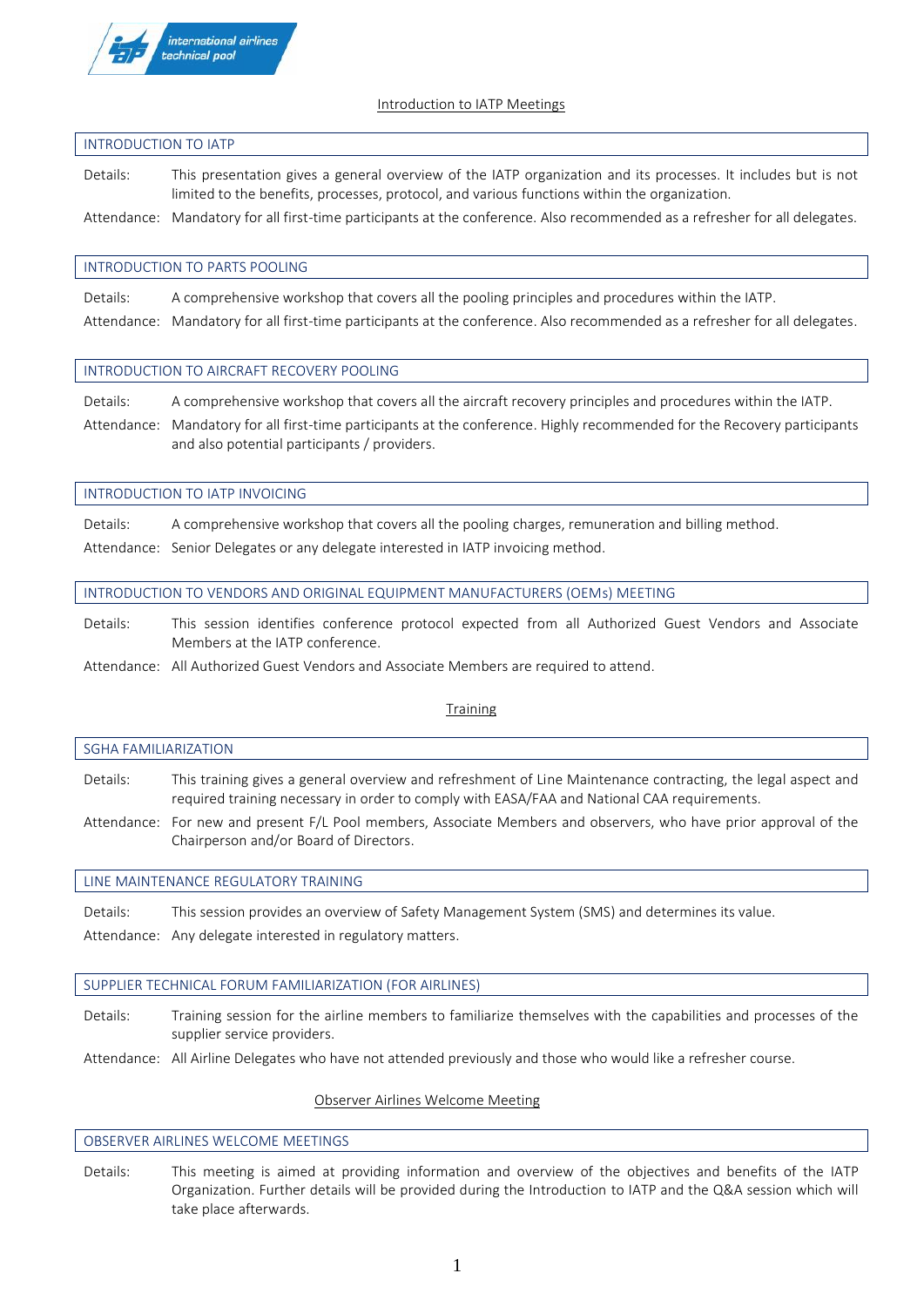

**Attendance:** Airlines invited by the IATP Membership Coordinator to observe the conference. Applicants for full IATP membership at this particular conference are also welcome to attend.

# **Associate Members/Suppliers Meetings**

#### **ASSOCIATE MEMBERS & SUPPLIER OBSERVERS MEETING**

**Details:** This session is for Associate Members who provide components for pooling requirements where no member airline is able to provide.

**Attendance:** Associate Members and those interested in becoming an Associate Member.

# **SUPPLIER TRAINING CLASS**

**Details:** This session is a comprehensive review of how the Associate Members work and fit into the IATP family.

**Attendance:** All Authorized Guest Vendors and Associate Members. **This session is MANDATORY for those who have not attended before.** This session is also open to all interested Airline Members.

# **General Assemblies 1 & 2**

#### **GENERAL ASSEMBLY 1**

**Details:** Official opening of the conference, which includes the General Business meeting as per IATP Organization Manual, Chapter 5, page 14.

**Attendance: Mandatory for all Conference attendees**; BoD guests

#### **GENERAL ASSEMBLY 2**

- **Details:** Official closing of the conference, which includes the continuation of the General Business meeting as per IATP Organization Manual, Chapter 5, page 14.
- **Attendance: Mandatory for all Airline Senior Delegates, Associate Members, and new member applicants accepted during the General Assembly 1.**

# **Exchange Meetings**

| EXCHANGE MEETINGS 1, 2, 3, 4 |                                                                                                                                                                                                                                                                                    |
|------------------------------|------------------------------------------------------------------------------------------------------------------------------------------------------------------------------------------------------------------------------------------------------------------------------------|
| Details:                     | Venue for face-to-face discussion amongst member airlines. This is the opportunity for delegates to discuss all<br>aspects of outstation aircraft operations including but not limited to spare parts pooling, technical handling<br>and line maintenance pooling agreements, etc. |

**Attendance: Exchange Meeting 1:** All IATP Member Airlines, airline observers, Associate Members, new member applicants accepted during the General Assembly 1. Vendors are not allowed to attend this Exchange meeting only.

**Exchange Meetings 2, 3, 4:** All IATP Member Airlines, airline observers, Associate Members, Authorized Guest Vendors, new member applicants accepted during the General Assembly 1.

# **Bilateral Meetings**

#### **BILATERAL MEETINGS**

**Details:** Bilateral meeting rooms are provided during the course of the conference for all attendees to conduct pooling related business in a more secluded atmosphere.

**Attendance:** All attendees.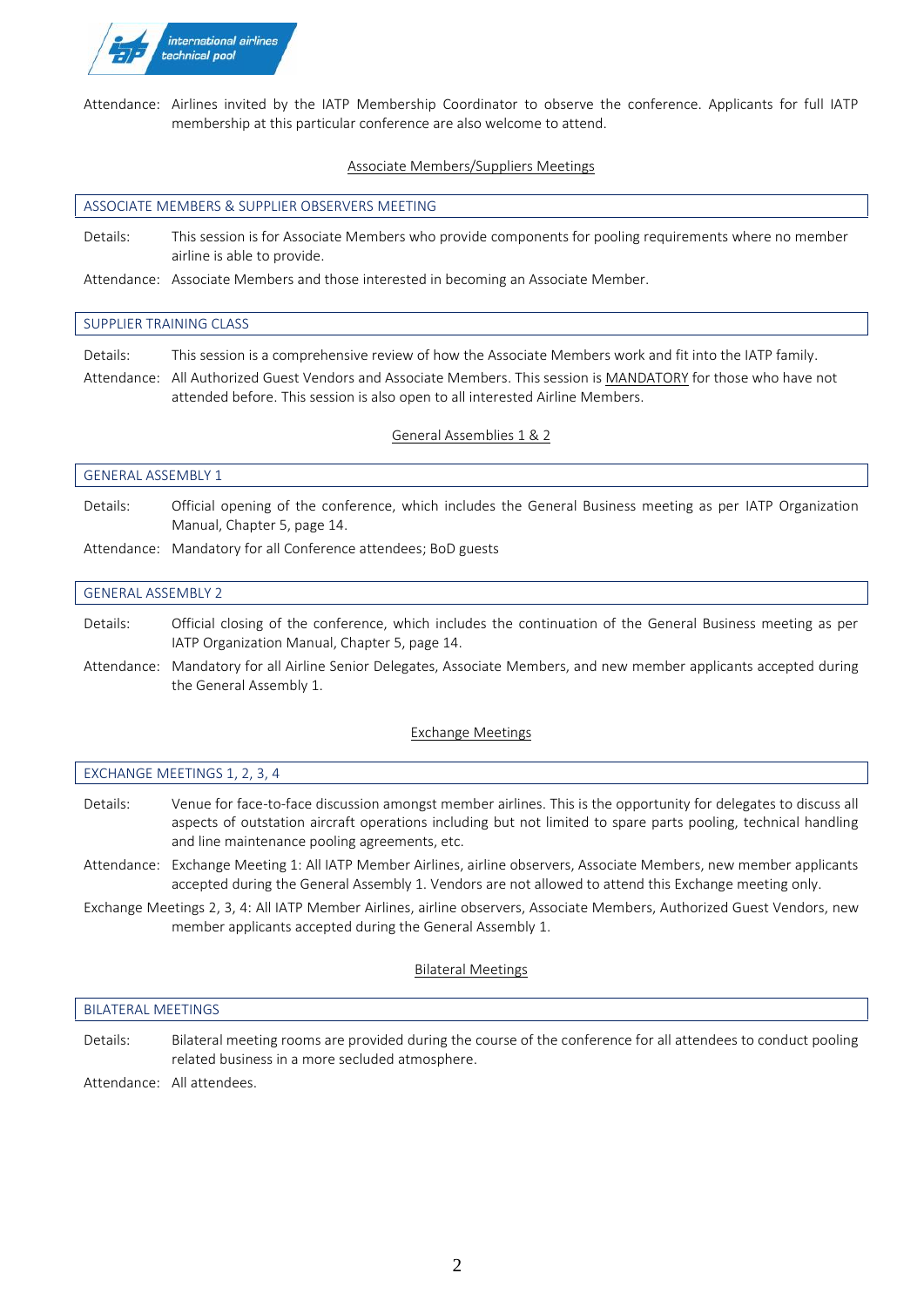

# **Pool Group Meetings**

# **AIRCRAFT RECOVERY MEETING**

**Details:** This meeting is designed to discuss the new requirements of the airport authorities, equipment required to support existing and new aircraft types, positions and suppliers of aircraft recovery kits.

**Attendance:** Current and potential Aircraft Recovery Pool Group Members; BoD guests.

### **AIRCRAFT RECOVERY PROVIDERS MEETING**

**Details:** This meeting is designed to discuss the new requirements of the airport authorities, equipment required to support existing and new aircraft types, positions and suppliers of aircraft recovery kits.

**Attendance:** Current Aircraft Recovery kit providers; BoD guests are allowed to attend upon approval of the Chairperson.

#### **F/L POOL GROUP MEETING**

**Details:** This group meets to discuss the business related to technical handling at line stations.

**Attendance:** All F/L Pool members, Associate Members, and observers who have prior approval of the Chairperson and/or Board of Directors.

# **G, K, M, Q, P, S, T and E POOL GROUP & AIRCRAFT RECOVERY POOL GROUP MEETINGS**

- **Details:** These meetings are held to discuss business related issues of the various pools, ground handling and ground maintenance equipment. Each Parts Pool Group Chairperson will present the activities of the pool groups for the current and future seasons.
- **Attendance:** All parts pool members, E Pool members, Associate Members, observers who have prior approval of the Chairperson and/or Board of Directors.

### **TECHNICAL WATCH FORUM MEETING**

- **Details:** This group monitors the broader scope of aircraft effectivity and complexity of interchangeability as it affects avionics and common equipment.
- **Attendance:** Current Members who are nominated representatives from each parts pool group; BoD guests are allowed to attend upon approval of the Chairperson.

#### **Project Group Meetings**

#### **ENGINE POOLING PROJECT GROUP MEETING**

- **Details:** This group meets to discuss and review all issues with respect to the potential introduction of an engine pooling in IATP.
- **Attendance:** Representatives of members that are interested in participating in a potential engine pooling, either as a user or as provider.

#### **THIRD-PARTY POOLING PROJECT GROUP MEETING**

**Details:** This group meets to increase the services to the members – especially on new aircraft type (A350, B787) – and evaluate the possible options to involve in the pooling suppliers, who could be contacted each time a required part is not provided by a Member Airline, also exploring the possibility to introduce a "regional pool", not to restrict the part availability at a specific location.

**Attendance:** Project Group's members.

#### **INTRODUCTION TO AIRBUS NEW MODELS AND DERIVATIVES PROJECT GROUP MEETING**

- **Details:** This group meets to discuss all issues with respect to the Introduction of the new Airbus aircraft including but not limited to the fields of spares provisioning, ground equipment, training, line maintenance, etc.
- **Attendance:** Representatives of airlines that will operate Airbus aircraft.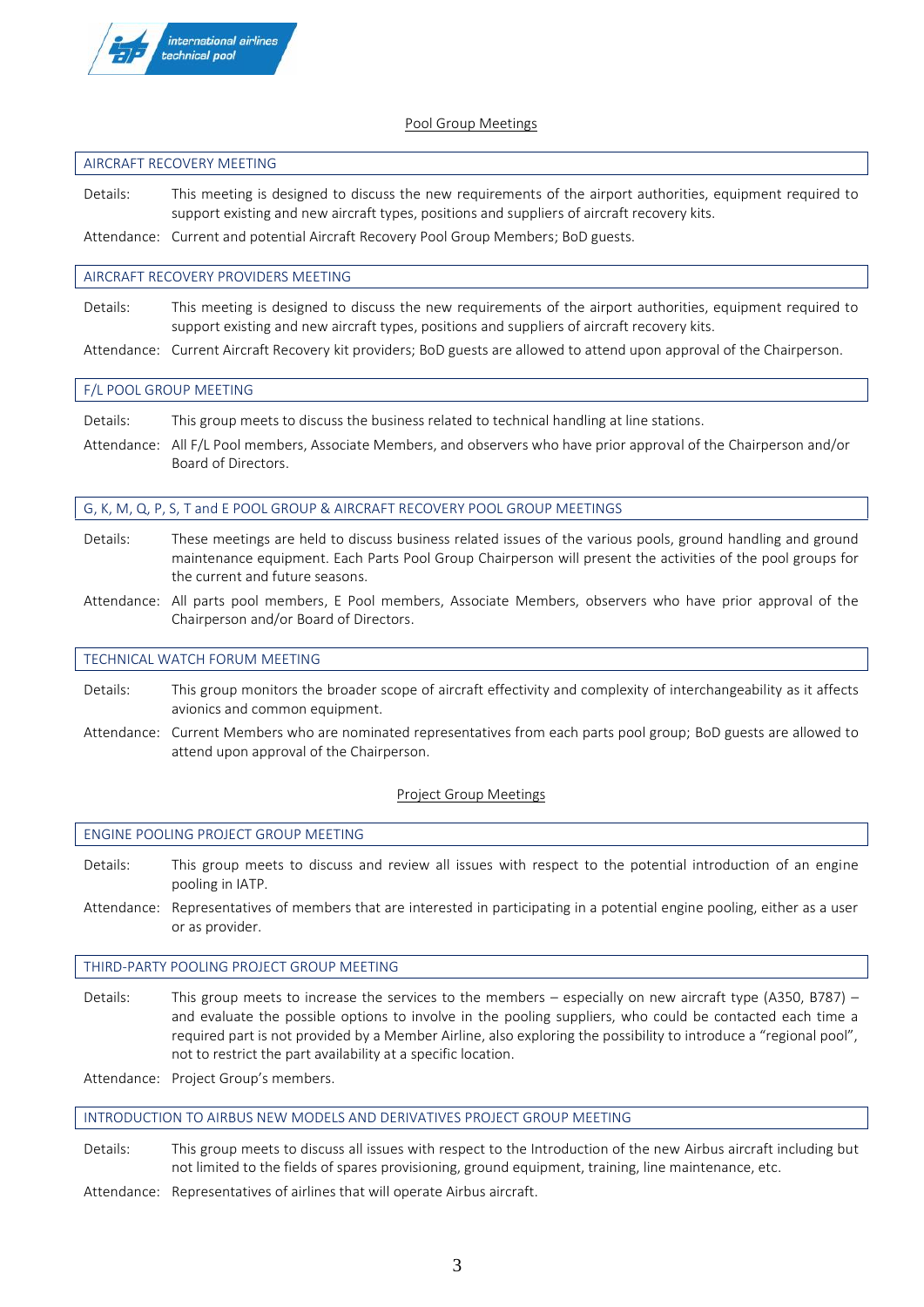

# **INTRODUCTION TO BOEING NEW MODELS AND DERIVATIVES PROJECT GROUP MEETING**

**Details:** This group meets to discuss all issues with respect to the Introduction of the new Boeing aircraft including but not limited to the fields of spares provisioning, ground equipment, training, line maintenance, etc.

**Attendance:** Representatives of airlines that will operate Boeing aircraft.

# **INTRODUCTION TO B777-9**

**Details:** This group meets to discuss all issues with respect to the Introduction of the new B777-9 aircraft including but not limited to the fields of spares provisioning, ground equipment, training, line maintenance, etc.

**Attendance:** Representatives of airlines that will operate B777-9 aircraft.

# **Committee Meetings**

# **AUTHORITIES REQUIREMENTS COMMITTEE MEETING**

- **Details:** This committee meets to analyse and discuss various requirements of the authorities with respect to airlines technical operations.
- **Attendance:** Current members of the Authorities Requirements Committee; BoD guests are allowed to attend upon approval of the Chairperson.

# **MAINTENANCE POOLING AGREEMENTS COMMITTEE MEETING**

- **Details:** This committee discusses and reviews the technical requirements relating to maintenance pooling agreements.
- **Attendance:** Current members of the Maintenance Pooling Agreements Committee; BoD guests are allowed to attend upon approval of the Chairperson.

# **PLATFORM STEERING COMMITTEE MEETING**

- **Details:** This committee is the interface between the membership and the IATP Platform provider. They meet to review the current operation of the IATP Business Platform and future website developments in order to keep up with the IATP business model.
- **Attendance:** Current members of the Platform Steering committee, representatives of platform provider if required; BoD guests are allowed to attend upon approval of the Chairperson.

# **STATIONS RESTRICTIONS COMMITTEE MEETING**

- **Details:** This committee reviews all station restrictions, prepares and defines potential alternatives and solutions for the organization while confronted with these issues.
- **Attendance:** Current members of the Stations Restrictions Committee; guests are allowed to attend upon approval of the Chairperson.

# **SUPPLIER SERVICES COMMITTEE MEETING 1 & 2**

- **Details:** This committee represents a proportionate mix of airlines and suppliers. Their main function is to act as liaison between the Board of Directors and suppliers.
- **Attendance:** Current members of the Supplier Services Committee, BoD guests are allowed to attend upon approval of the Chairperson.